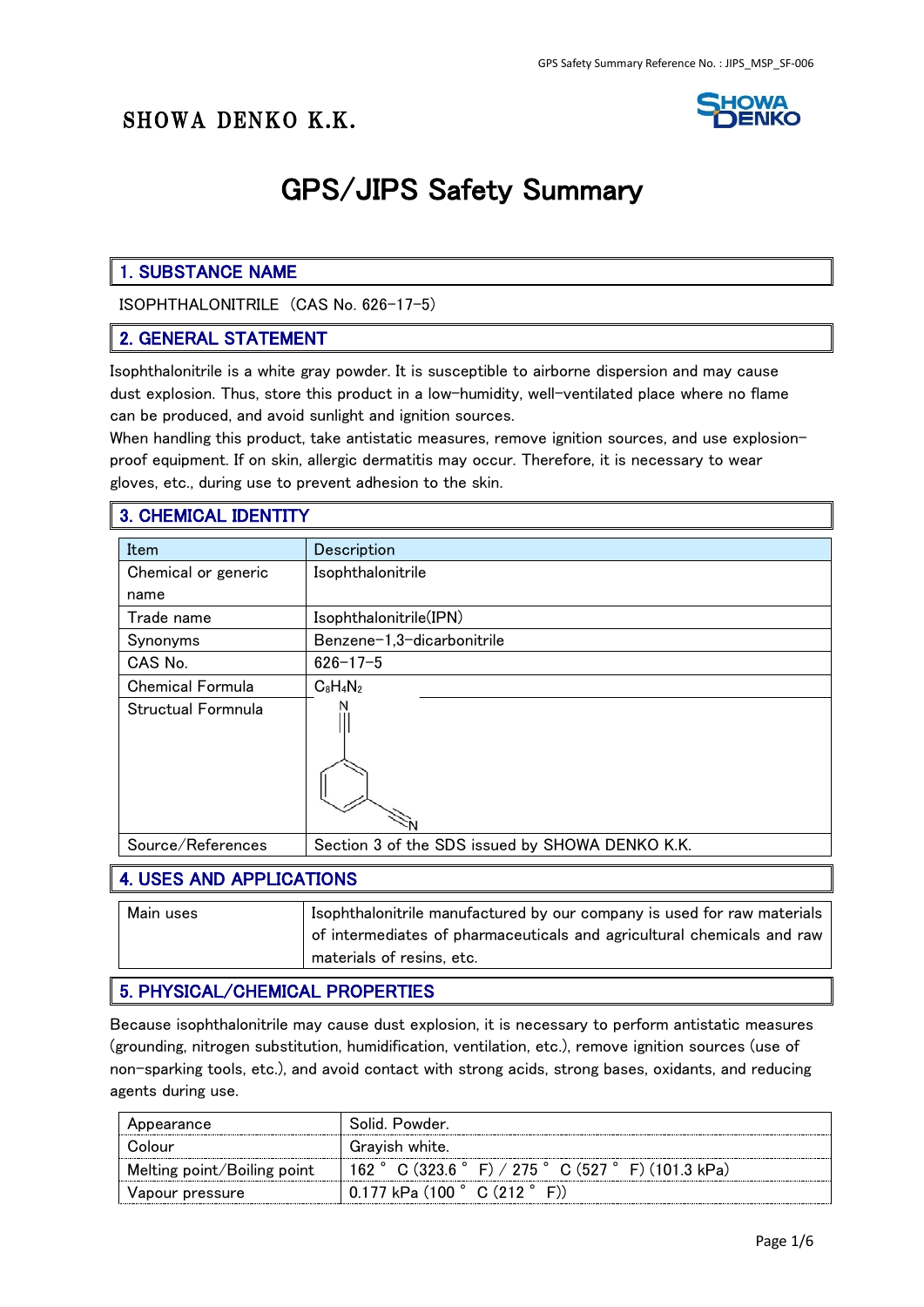| Relative vapour density at   $1.27$ (20° C (68° F))<br>20 $\degree$ C |                                                                                                                                                              |
|-----------------------------------------------------------------------|--------------------------------------------------------------------------------------------------------------------------------------------------------------|
| Solubility in water                                                   | $0.08$ % (20 ° C (68 ° F))                                                                                                                                   |
| Other data                                                            | Dust explosion grade: $St 3 - Especially$ intense explosion.<br>Poisonous gas (hydrogen cyanide, nitrogen oxides) may be<br>generated by heating or burning. |
| Sources/references                                                    | Section 9 and 10 of the SDS issued by SHOWA DENKO K.K.                                                                                                       |

# 6. HEALTH EFFECTS

| <b>Effect assessment</b>                            | Results (GHS Hazard Classification)     |
|-----------------------------------------------------|-----------------------------------------|
| Acute toxicity (oral)                               | Category 4 Harmful if swallowed.        |
| Acute toxicity (dermal)                             | Not classified.                         |
| Acute toxicity (inhalation:gas)                     | Classification not possible.            |
| Acute toxicity (inhalation: vapour)                 | Classification not possible.            |
| Acute toxicity (inhalation: dust, mist)             | Not classified.                         |
| Skin corrosion/irritation                           | Not classified.                         |
| Serious eye damage/eye irritation,                  | Not classified.                         |
| Respiratory sensitisation                           | Classification not possible.            |
|                                                     | Category 1                              |
| Skin sensitisation                                  | May cause an allergic skin reaction     |
| Germ cell mutagenicity                              | Not classified.                         |
| Carcinogenicity                                     | Classification not possible.            |
| Reproductive toxicity                               | Not classified.                         |
| Specific target organ toxicity $-$ Single exposure, | Not classified.                         |
| Specific target organ toxicity (repeated            | Not classified.                         |
| exposure)                                           |                                         |
| Aspiration hazard                                   | Classification not possible.            |
| Referencese                                         | Section 2 and 11 of SDS issued by SHOWA |
|                                                     | DENKO K.K.                              |

• GHS (Globally Harmonized System of Classification and Labelling of Chemicals): A system that classifies chemicals according to the type and degree of hazards, labels the information, and provides safety data sheets according to globally harmonized rules.

• Not classified: Sufficient information has been obtained to implement the GHS classification, and as a result of the classification, it does not fall under any of the hazard categories specified in the GHS. It is considered to be a lower hazard; There is not enough information for GHS classification, and classification is not possible.

• Classification not possible: Classification is not possible because there is no sufficiently reliable data to make judgment on GHS classification after examining various information sources and in-house data, etc; Since the priority of physical state, chemical structure, chemical property, and hazard items used in the GHS classification procedures does not fall under the category, it is not subject to the classification for the category.

# 7. ENVIRONMENTAL EFFECTS

| Effect assessment                            |                              | Results (GHS Hazard Classification)          |
|----------------------------------------------|------------------------------|----------------------------------------------|
| Hazardous to the aquatic environment, short- |                              | Category 3 Harmful to aquatic life           |
| term (acute)                                 |                              |                                              |
| Hazardous to the aquatic environment, long-  |                              | Category 3 Harmful to aquatic life with long |
| term (chronic)                               |                              | lasting effects                              |
| Hazardous to the ozone layer                 |                              | Classification not possible.                 |
| Sources/references                           |                              | Sections 2 and 12 of the SDS issued by       |
|                                              |                              | SHOWA DENKO K.K.                             |
| Environmental fate/dynamics                  |                              |                                              |
| Mobility in soil                             | Classification not possible. |                                              |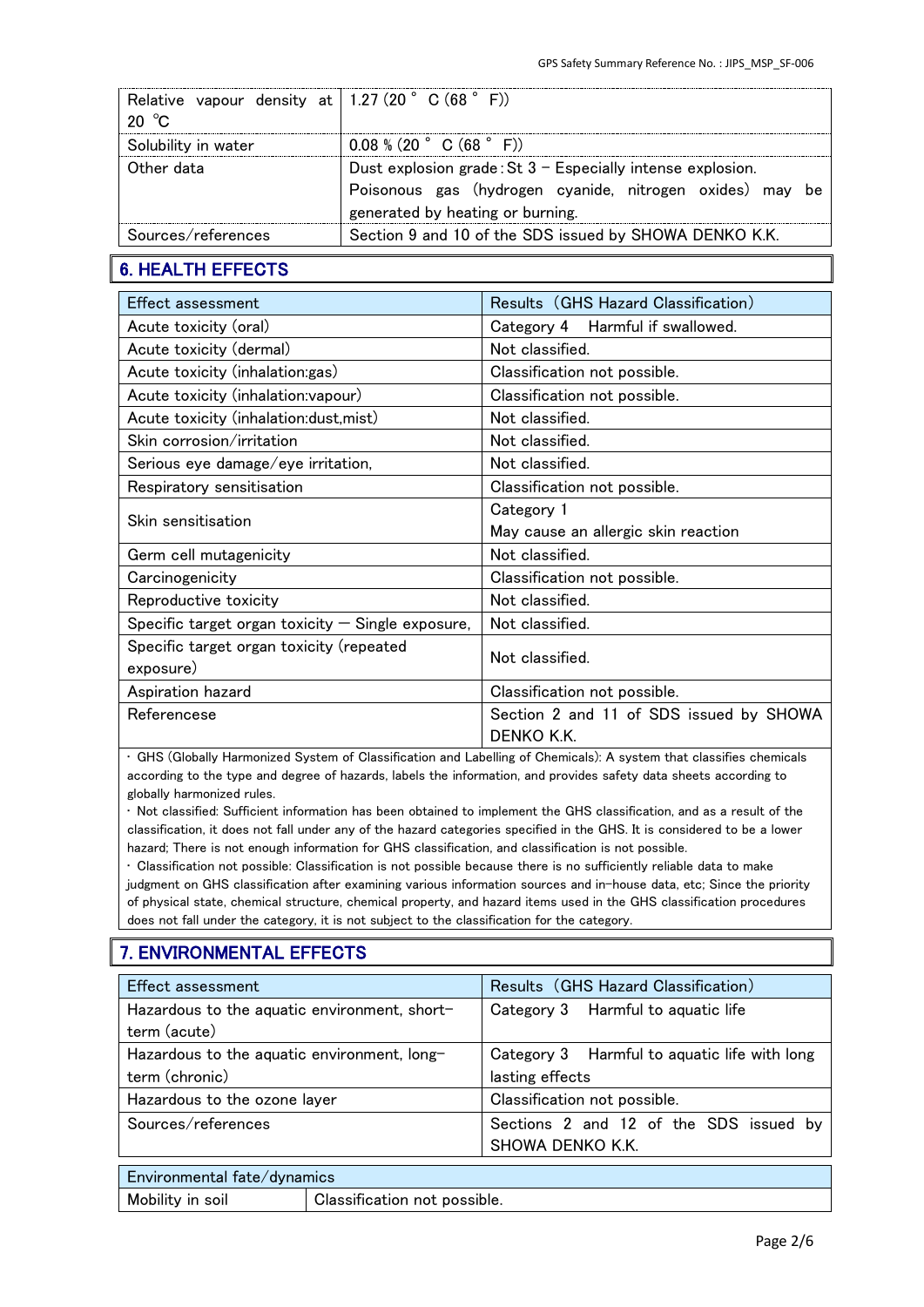| Persistence/degradabili<br>ty       | Biodegradation test (4 weeks): Not readily degradable.                                                                                                                                                                                                                                                                                                                          |
|-------------------------------------|---------------------------------------------------------------------------------------------------------------------------------------------------------------------------------------------------------------------------------------------------------------------------------------------------------------------------------------------------------------------------------|
| <b>Bioaccumulation</b><br>potential | Bioconcentration test (carp, 6 weeks): Low bioconcentrative.                                                                                                                                                                                                                                                                                                                    |
| Conclusion about<br>PBT/vPvB        | The criteria for persistent bioaccumulative and toxic (PBT; remaining<br>persistently in the environment and possessing high bioaccumulation<br>potential and toxicity) and very persistent and very bioaccumulative<br>(vPvB; remaining very persistently in the environment and possessing<br>very high bioaccumulation potential) chemicals are believed to<br>inapplicable. |
| Sources/references                  | Sections 12 of the SDS issued by SHOWA DENKO K.K.                                                                                                                                                                                                                                                                                                                               |

# 8. EXPOSURE

| <b>Detals</b>          | Exposure potentials through main uses                                                                                                        |
|------------------------|----------------------------------------------------------------------------------------------------------------------------------------------|
| Occupational exposures | Although our company products are manufactured in closed, well-                                                                              |
|                        | controlled, continuous processes, there is a potential for dermal or                                                                         |
|                        | inhalation exposure to operators during operation, in case of                                                                                |
|                        | maintenance, sampling, or equipment failures (PROC 2).                                                                                       |
|                        | During batch and other process operations, there is a potential for                                                                          |
|                        | dermal and inhalation exposure to operators during maintenance,                                                                              |
|                        | sampling, filling, emptying, and equipment failure (PROC 4).                                                                                 |
|                        | There is a potential for dermal and inhalation exposure in operators                                                                         |
|                        | during blending/mixing operation in batches in the formulation and<br>manufacture of articles (PROC 5).                                      |
|                        | There is a potential for dermal or inhalation exposure in operators                                                                          |
|                        | during the transfer of substances or preparations from a ship or large-<br>capacity container in the dedicated facility, in association with |
|                        | dust/vapour/aerosol generation, spillage, cleaning of the equipment,                                                                         |
|                        | etc. (PROC 8b).                                                                                                                              |
|                        | There is a potential for dermal or inhalation exposure in operators due                                                                      |
|                        | to dust generation, etc. in the manufacturing operation of formulation                                                                       |
|                        | products or articles by tableting, compressing, squeezing, and                                                                               |
|                        | pelletizing this product (PROC 14).                                                                                                          |
| Consumer exposures     | This product is not used directly by general consumers.                                                                                      |
| Environmental          | Although emission to the environment is limited because the product                                                                          |
| exposures              | is typically manufactured and used in a closed process, the product                                                                          |
|                        | can be released primarily into the atmospheric and water environment                                                                         |
|                        | during the manufacturing process (ERC 1).                                                                                                    |
|                        | The compounding process to raw materials and fixing process onto                                                                             |
|                        | raw materials can lead to the release of the product primarily into the                                                                      |
|                        | atmospheric environment (ERC 3).                                                                                                             |
|                        | It is used as an intermediate in the synthesis of agricultural chemicals,                                                                    |
|                        | pharmaceuticals, monomers, etc., and can be released mainly into the                                                                         |
|                        | atmospheric and water environment (ERC 6a).                                                                                                  |
|                        | It is used in indoor, closed containers, which can be released to a                                                                          |
|                        | wider atmospheric environment (ERC 9a).                                                                                                      |
| Precautions            | If there is a possibility of exposure in other uses, take appropriate                                                                        |
|                        | measures with reference to recommended risk management measures.                                                                             |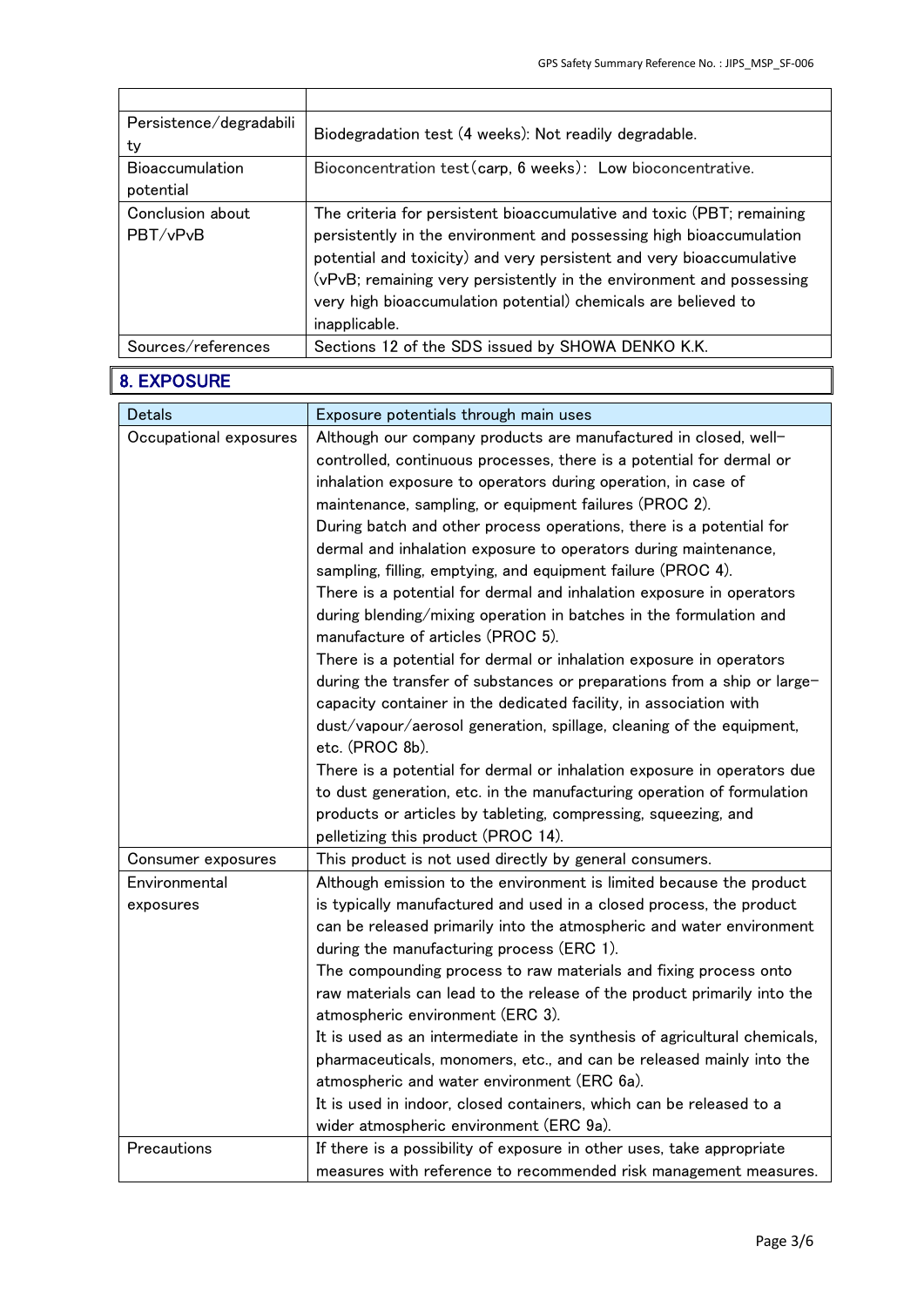# 9. RISK MANAGEMENT RECOMMENDATIONS

Recommended risk management measures can minimize risks to workers, consumers, and the environment from Section 8 exposure scenarios.

| <b>Detals</b>             | Risk management recommendations                                          |
|---------------------------|--------------------------------------------------------------------------|
| Worker                    | Technical measures                                                       |
|                           | Wear appropriate protective equipment and work from the windward         |
|                           | side to avoid inhalation and contact with the eyes, skin, and clothing.  |
|                           | Minimize dust generation and accumulation because dust may become        |
|                           | electrostatically charged.                                               |
|                           | Take action to prevent static discharges (ground and bond containers     |
|                           | and receiving equipment; use explosion-proof electrical, ventilation,    |
|                           | and lighting equipment; nitrogen substitution when loading equipment;    |
|                           | and humidification around the work area), and use non-sparking tools.    |
|                           | Install facilities for eye and body washing near the handling place.     |
|                           | Local exhaust and general ventilation                                    |
|                           | When handling this product, use local exhaust ventilation in a generally |
|                           | well-ventilated room.                                                    |
|                           | Permissible concentration                                                |
|                           | For the product, the time weighted average $(TLV-TWA)$ of 5 mg/m3        |
|                           | (IFV; inhalable parts and vapours) has been published by American        |
|                           | Conference of Governmental Industrial Hygienists (ACGIH). Manage         |
|                           | and control the concentration below these values.                        |
|                           | Protective equipment                                                     |
|                           | During operation, wear respiratory protection (mask with a collection    |
|                           | rate of 95% or higher) and rubber gloves (APF20 [protection rate 95%])   |
|                           | to avoid contact with the skin, and wear eye protection (safety          |
|                           | goggles) or face shield to avoid eye irritation. In addition, use        |
|                           | protective clothing, boots, and apron that have undergone                |
|                           | electrostatic removal or antistatic treatment according to the usage     |
|                           | condition.                                                               |
|                           | Precautions                                                              |
|                           | The operation manager should educate operators about the selection       |
|                           | of appropriate protective equipment, proper usage method, and control    |
|                           | method of the work site.                                                 |
| Consumer                  | This product is not used directly by general consumers.                  |
| Environment               | Install appropriate wastewater treatment facilities and exhaust gas      |
|                           | treatment facilities. In addition, take measures to prevent leakage, and |
|                           | pay attention to periodic confirmation of discharge volume, daily        |
|                           | control, and handling.                                                   |
| Special notes             | Precautions to human body, protective equipment, and emergency           |
| (emergency measures       | measures                                                                 |
| in case of leakage, etc.) | Since this product has skin sensitization, wear protective equipment     |
|                           | during operation to prevent inhalation, eye or face contact, and skin    |
|                           | adhesion.                                                                |
|                           | Since this product has a high dustability and may cause dust             |
|                           | explosion, in case of leakage, immediately remove any ignition sources   |
|                           | such as static electricity in the area surrounding the leakage site,     |
|                           | immediately evacuate the surrounding personnel, and ventilate the        |
|                           | area.                                                                    |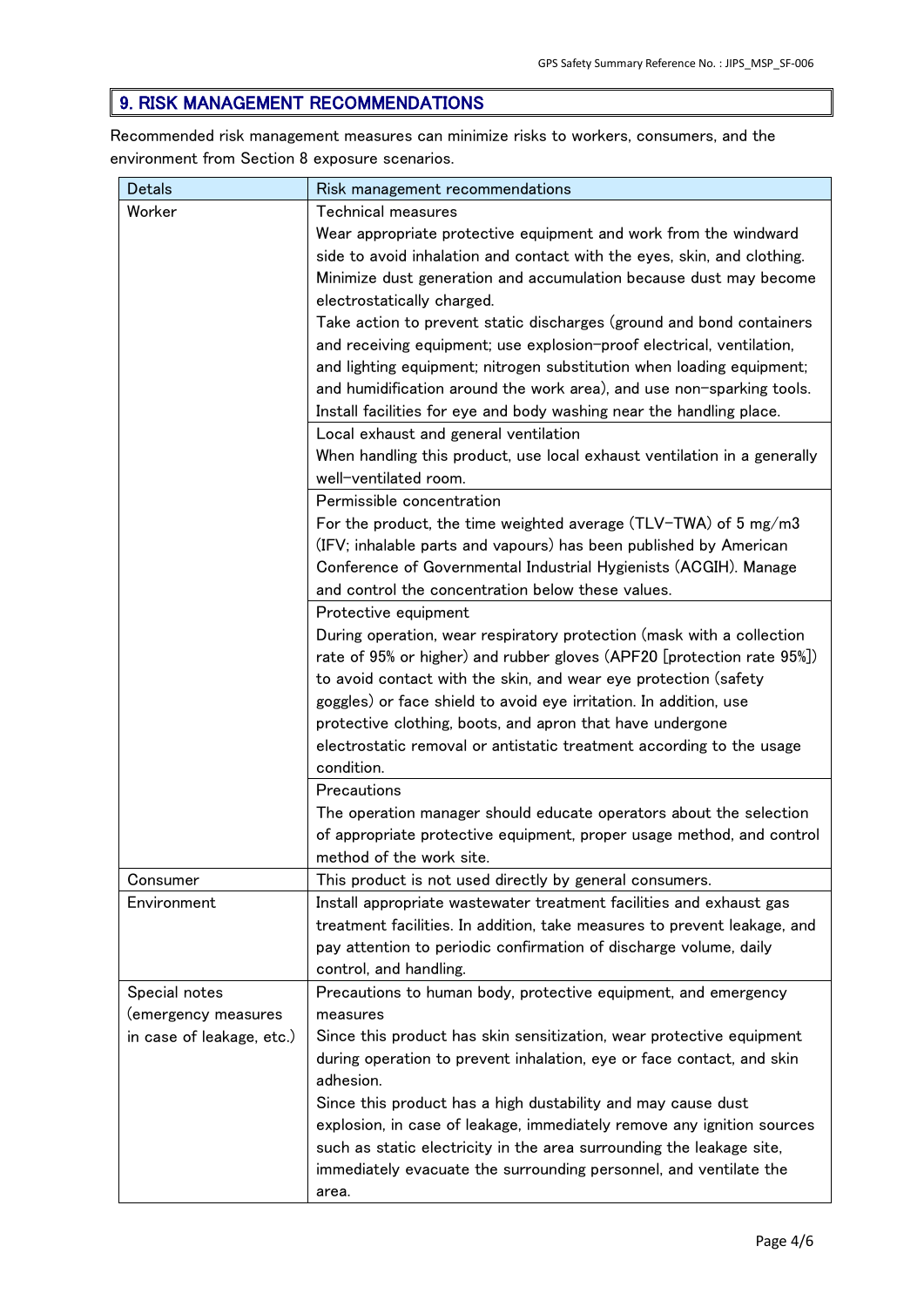|                    | Environmental precautions<br>Take care not to discharge the leaked product into rivers, etc., and<br>affect the environment.                                                    |
|--------------------|---------------------------------------------------------------------------------------------------------------------------------------------------------------------------------|
| <b>Precautions</b> | For normal handling, emergency response, disposal, and transportation<br>control measures, refer to sections 4, 5, 6, 7, 8, 13, and 14 of the SDS<br>issued by Showa Denko K.K. |

# 10. STATE AGENCY REVIEW

| Hazard assessment             | Situations of review                                         |
|-------------------------------|--------------------------------------------------------------|
| International Chemical Safety | <b>ICSC: 1583</b>                                            |
| Cards                         | https://www.ilo.org/dyn/icsc/showcard.display?p_lang=en&p_ca |
|                               | rd_id=1583&p_version=2                                       |
| OECD HPV                      | https://hpvchemicals.oecd.org/UI/Search.aspx                 |
| <b>REACH</b>                  | https://echa.europa.eu/substance-information/-               |
|                               | /substanceinfo/100.009.940                                   |

### 11. REGULATORY INFORMATION/GHS CLASSIFICATION AND LABELLING INFORMATION

When using the product outside Japan, it must be handled in accordance with applied laws and regulations in that country or territory.

| Hazards                        | Classification results (hazard information)                     |  |
|--------------------------------|-----------------------------------------------------------------|--|
| <b>Health hazards</b>          | Acute toxicity, oral, Category 4                                |  |
|                                | Skin sensitization, Category 1                                  |  |
|                                | Hazardous to the aquatic environment short-term aquatic hazard, |  |
| Environmental hazards          | Category 3                                                      |  |
|                                | Hazardous to the aquatic environment long-term aquatic hazard,  |  |
|                                | Category 3                                                      |  |
| Labelling Information          |                                                                 |  |
| Hazard pictograms (GHS)        |                                                                 |  |
| Signal word (GHS)              | Warning                                                         |  |
| Hazard statements (GHS)        | Harmful if swallowed. (H302)                                    |  |
|                                | May cause an allergic skin reaction. (H317)                     |  |
|                                | Harmful to aquatic life with long lasting effects. (H412)       |  |
| <b>12. CONTACT INFORMATION</b> |                                                                 |  |
| Company                        | SHOWA DENKO K.K.                                                |  |
| Address                        | 13-9, Shiba Daimon 1-Chome, Minato-ku, Tokyo 105-8518,          |  |
|                                | Japan                                                           |  |
| Departments                    | Functional Chemicals Division, Specialty Chemicals Department,  |  |
|                                |                                                                 |  |

Tel. / Fax +81-3-6402-5080 / +81-3-5403-5730

### 13. DATE OF ISSUE / REVISION, ADDITIONAL INFORMATION

Functional Materials Group

Date of issue: Novenber 30, 2021

Revisions:

Special instructions: none